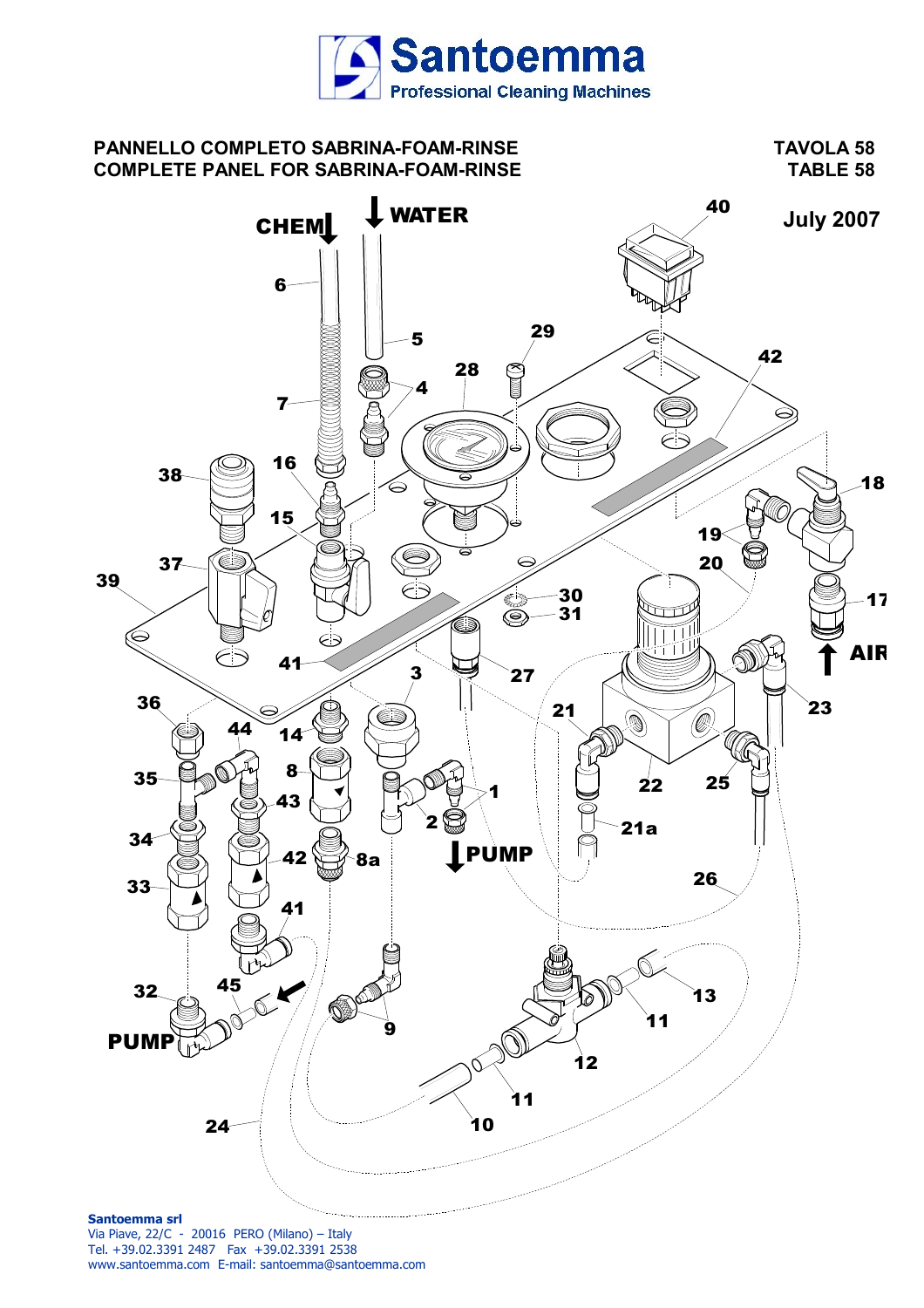

### **MACCHINA AD INIEZIONE-ESTRAZIONE MODELLO SABRINA FOAM RINSE TAVOLA 58 INJECTION-EXTRACTION MACHINE MOD. SABRINA FOAM RINSE**

| rif              | codice         | descrizione                                                                  | description                           |
|------------------|----------------|------------------------------------------------------------------------------|---------------------------------------|
| $\vert$ 1        | 605            | RACCORDO GOMITO C5 M.1/8 PER TUBO 6/8                                        | ELBOW C5 8-1/8                        |
| $\overline{2}$   | 72232          | RACCORDO A T FFM A13 1/8                                                     | COUPLING - T - FFM A13 1/8            |
| 3                | 6842           | RACCORDO RIDUZIONE A6 F3/8-F1/8                                              | COUPLING A6 F3/8 - F1/8               |
| 4                | 6164           | RACCORDO DIRITTO C1Z 8/6-3/8                                                 | COUPLING C1Z 8/6 3/8                  |
| 5                |                | TUBO EXTRAFLEX 6/8 L=40CM                                                    | EXTRAFLEX PIPE 6/8 L=40 CM            |
| 6                | 73520<br>73520 | TUBO EXTRAFLEX 6/8 L=40CM                                                    | EXTRAFLEX PIPE 6/8 L=40 CM            |
| 7                |                |                                                                              |                                       |
| $\boldsymbol{8}$ | 6160.2         | MOLLA PER INNESTO A CALZARE TUBO 6/8                                         | SPRING FOR PIPE 6/8                   |
|                  | 7551           | UNIDIREZIONALE IN OTTONE F.3/8 - F.3/8                                       | ONE-WAY COUPLING F.3/8 - 3/8          |
| 8A<br>9          | 6164           | RACCORDO DIRITTO C1Z8/6-3/8 SENZA MOLLA                                      | COUPLING C1Z 8/6 3/8 WITHOUT SPRING   |
|                  | 605            | RACCORDO GOMITO C5 M.1/8 PER TUBO 6/8                                        | ELBOW C5 8-1/8                        |
| 10               | 74401          | TUBO RILSAN SPIRALE 6/8 L= 24CM                                              | SPIRAL RILSAN PIPE 6/8 L=24CM         |
| 11               | 7491           | OGIVA PER TUBO 6/8                                                           | OGIVE FOR PIPE DIAM. 6/8              |
| $ 12\rangle$     | 6173           | RUBINETTO REGOLAZ DETERGENTE                                                 | <b>CHEMICAL REGULATION VALVE</b>      |
| 13               | 74401          | TUBO RILSAN SPIRALE 6/8 L= 24CM                                              | SPIRAL RILSAN PIPE 6/8 L=24CM         |
| 14               | 7381           | RACCORDO NIPPLO A1 3/8-1/8 CILINDRICO                                        | NIPPLE A1 3/8 1/8                     |
| 15               | 6171           | RUBINETTO A LEVA F-F1/8"                                                     | VALVE FF 1/8"                         |
| 16               | 616            | RACCORDO DIRITTO C1 8/6-1/8                                                  | COUPLING C1 8/6 1/8                   |
| 17               | 703            | INNESTO AUTOM. F-ATT.M. R1 8 1/8                                             | AUTOMATIC COUPLING F ATT.M. R1 8 1/8  |
| 18               | 6172           | RUBINETTO A LEVA A PANNELLO 90° 1/8                                          | VALVE WITH PANEL LEVER 90° 1/8        |
| 19               | 605            | RACCORDO GOMITO C5 M.1/8 PER TUBO 6/8                                        | ELBOW C5 8-1/8                        |
| 20               | 74402          | TUBO RILSAN SPIRALE 6/8 L= 14CM                                              | SPIRAL RILSAN PIPE 6/8 L=14CM         |
| 21               | 6053A          | INNESTO AUTOM. GOMITO R31 8-1/8                                              | AUTOMATIC COUPLING ELBOW R31 8-1/8    |
| 21A              | 7491           | OGIVA PER TUBO 6/8                                                           | OGIVE FOR PIPE DIAM. 6/8              |
| 22               | 49091          | REGOLATORE DI PRESSIONE ARIA                                                 | AIR PRESSURE REGULATOR                |
| 23               | 6053A          | INNESTO AUTOM. GOMITO R31 8-1/8                                              | AUTOMATIC COUPLING ELBOW R31 8-1/8    |
| 24               | 74401          | TUBO RILSAN SPIRALE 6/8 L=24cm                                               | SPIRAL RILSAN PIPE 6/8 L=24 cm        |
| 25               | 6052A          | INNESTO AUTOM. GOMITO R31 4-1/8                                              | AUTOMATIC COUPLING ELBOW R31 4-1/8    |
| 26               | 6934           | TUBO RILSAN 2,5/4 L=20cm                                                     | RILSAN PIPE 2,5/4 L=20cm              |
| 27               | 7141           | INNESTO AUTOM. F-ATT.F. R2 4-1/8                                             | AUTOMATIC COUPLING F.-ATT.F. R2 4-1/8 |
| 28               | 900            | MANOMETRO A PANNELLO PER ARIA                                                | <b>MANOMETER FOR AIR</b>              |
| 29               | 53501          | VITE TC+3x14                                                                 | SCREW TC+3X14                         |
| 30               | 52103          | RONDELLA DENTELLATA DIAM.3                                                   | LOCKING WASHER DIAM. 3                |
| 31               | 58603          | DADO OTTONE DIAM.3                                                           | <b>BRASS NUT DIAM. 3</b>              |
| 32               | 6054A          | INNESTO AUTOM. GOMITO R31 8-3/8                                              | AUTOMATIC COUPLING ELBOW R31 8-/8     |
| 33               | 7551           | UNIDIREZIONALE FF 3/8                                                        | ONE-WAY COUPLING FF 3/8               |
| 34               | 7672           | RACCORDO RIDUZIONE A4/Z F.1/8 - M.3/8                                        | COUPLING A4/Z F.1/8 - M.3/8           |
| 35               | 7220           | RACCORDO A T MMM A16 1/8                                                     | COUPLING "T" MMM A16 1/8              |
| 36               | 684            | RACCORDO RIDUZIONE A6 1/4-1/8                                                | COUPLING A6 1/4-1/8                   |
| 37               | 751            | VALVOLA MF 1/4                                                               | VALVE MF 1/4                          |
| 38               | 687-PE         | INNESTO RAPIDO F. ATT. M., 1/4                                               | QUICK DISCONNECT F. ATT. M. 1/4       |
| 39               | 49031          | PANNELLO COMANDI PER SABRINA-FOAM-RINSE CONTROL PANEL FOR SABRINA FOAM RINSE |                                       |
| 40               | 2171           | <b>INTERRUTTORE LUMINOSO</b>                                                 | LUMINOUS SWITCH                       |
| 41               | 6054A          | INNESTO AUTOM. GOMITO R31 8-3/8                                              | AUTOMATIC COUPLING ELBOW R31 8-/8     |
| 42               | 7551           | UNIDIREZIONALE FF 3/8                                                        | ONE-WAY COUPLING FF 3/8               |

### **Santoemma srl**